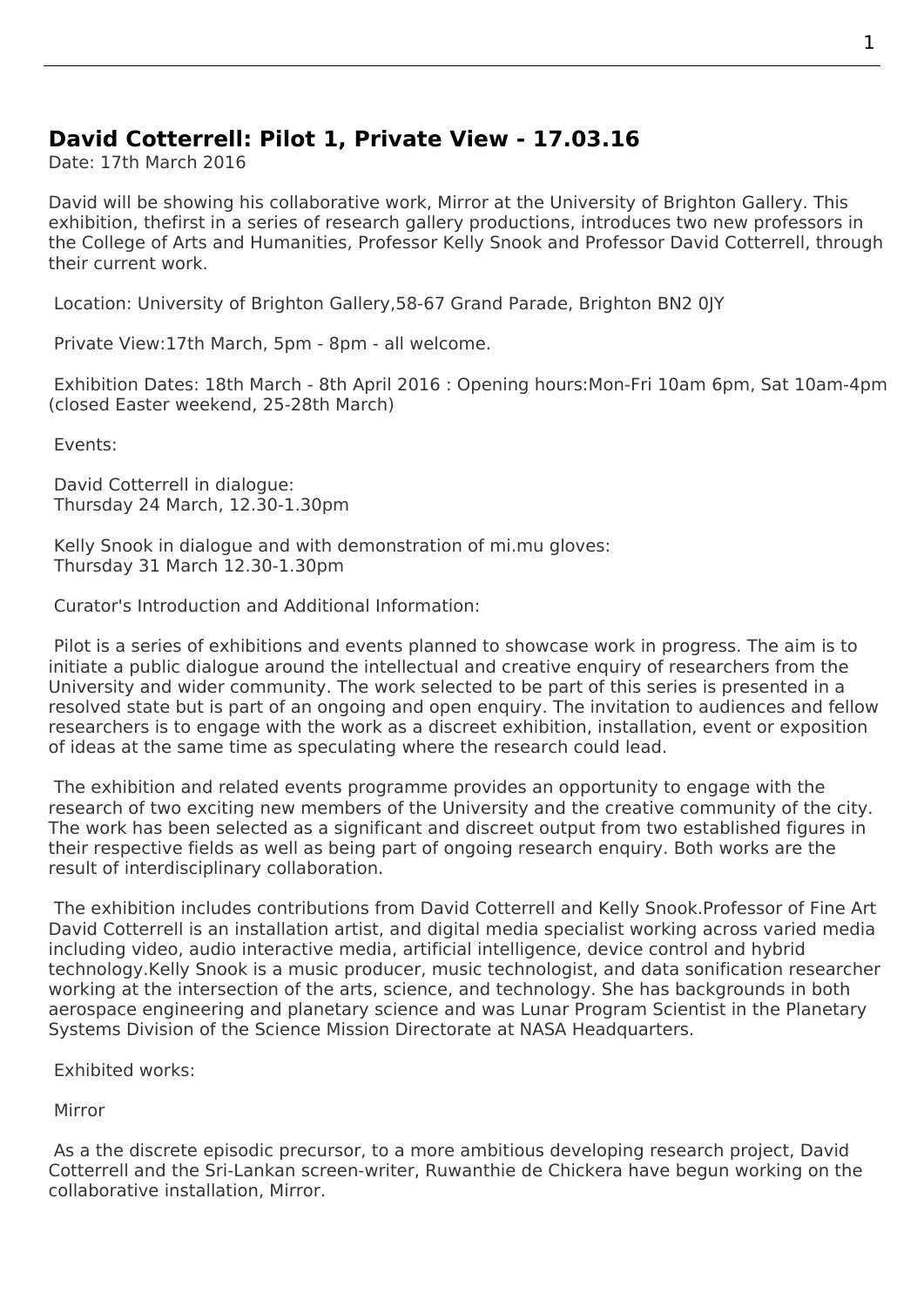Mirror is conceptualized as a series of two-screen works considering polarised perspectives, drawing alternatively on assumption and objectivity; this project is designed to explore the common human characteristics that could provide a stronger empathetic bridge between strangers than their contexts, roles and attire might suggest. Portraits of individuals are constructed in a manner that they transcend or challenge place, prejudice, projection, assumption and fear of the other while at the same time providing insight into nuanced internal negotiations and narratives.

 Mirror I Hierarchy was devised to explore the anxieties and thought-processes of two protagonists in surgery the patient and the surgeon. The installation considered the concerns and devices by which an impending operation is philosophically contextualised and the way the mind might wander under the catalytic pressure of approaching professional and/or personal risk.

 A series of rhetorical monologues, projected on screen, are absorbed as polarised dialogue. It is ambiguous as to whether the two talking heads are speaking to one another or to themselves; or if indeed, these are two characters at all. As the dialogue develops, several complex and nuanced assumptions of roles and prejudices shift from one video portrait to the other.

 Recorded in isolation from context, without revealing the categorising uniforms of scrubs or gown, the conversation offers an introverted and existential portrait of the both the surgeon and the patient as they prepare for surgery. The outwardly simple video projection offers a snapshot of these complex internal negotiations of vulnerability and bravado.

 The installation was produced in collaboration with the actor Simon Kunz and with the support of the Association of Medical Humanities.

David Cotterrell will be 'in dialogue' in the gallery for Q&A: Thursday 24 March, 12.30-1.30pm

The mi.mu gloves

Wireless gestural control: liberating musicians and artists from their computers and technology.

 The mi.mu gloves are a powerful and flexible new gestural interface, allowing musicians to control music through movement. Existing ways of interacting with computers restrict the boundaries of human creativity. While computers provide enormous creative possibilities, our interfaces (buttons, faders, keyboards) create artificial limits to the things we create, especially in the world of music. Mi.mus aim is to help build a future where we will compose and perform electronic music in new ways - through the complex movement of the human body. With advanced, customisable gesture detection and mapping software, musicians can create their own sound-gesture relationships. The mi.mu gloves also have great potential outside of this domain as a general tool for human computer interaction.

 Starting in 2011, a team of engineers, artists and designers worked with musician Imogen Heap to develop the first version of the mi.mu gloves. After their debut at a performance in Heaps garden, the gloves began to gain widespread attention and demand. By late 2013, the first batch of gloves were in the hands of seventeen early Collaborators, including musicians, film composers, mixing engineers and a music and disability charity. By 2015, the mi.mu gloves made their way into mainstream popular music when Ariana Grande featured them in her Honeymoon World Tour arena show.

 Professor Kelly Snook is a co-founder and co-developer at mi.mu. Her current role centres on the development of creative content and playability of the gloves, as well as the development of a robust DIY design and culture around mi.mus technology, which aims to be open sourced in the